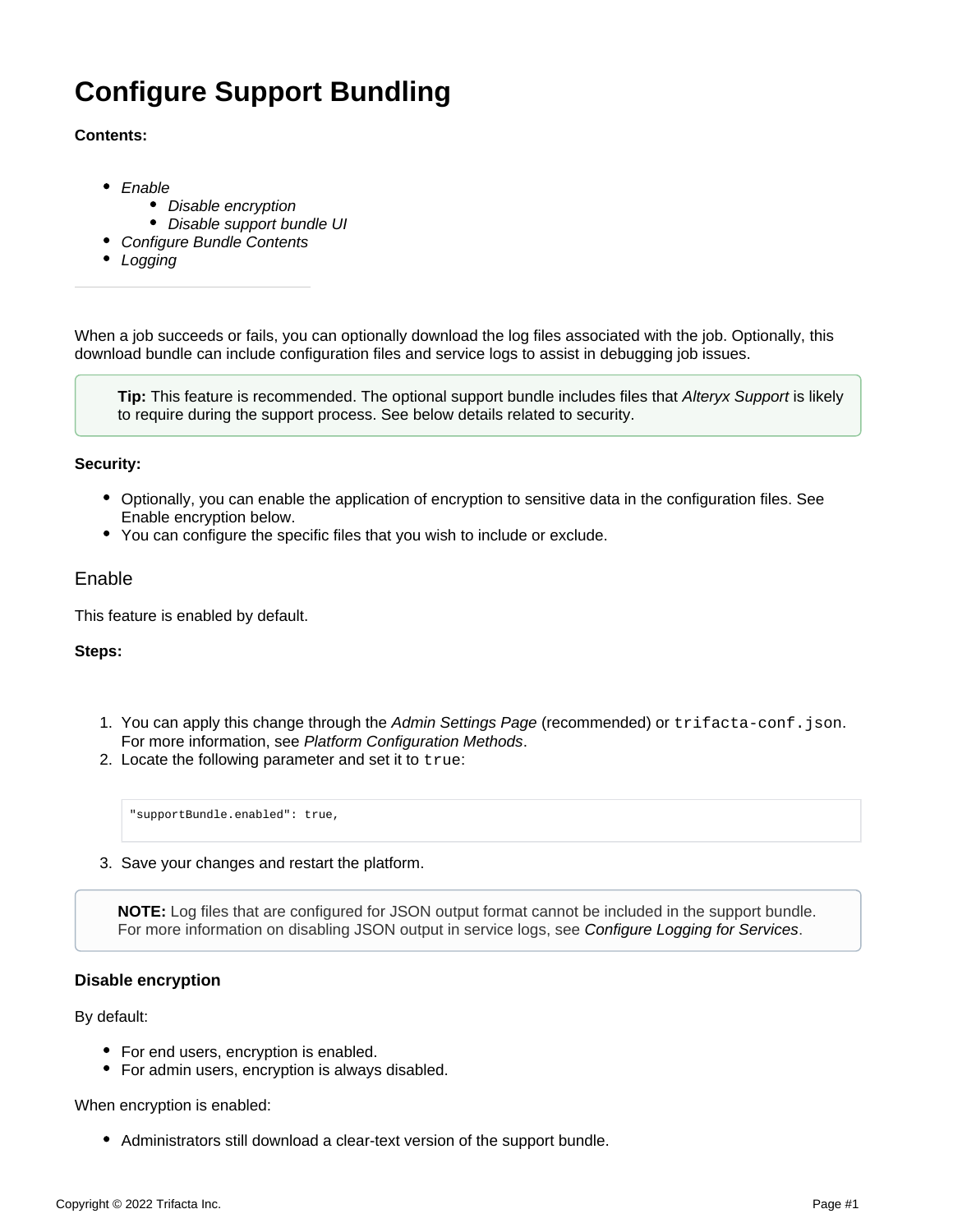End-users can download an encrypted version of the support bundle. This encrypted version can be delivered to [Alteryx Support](https://docs.trifacta.com/display/HOME/Contact+Support) to assist in debugging of issues.

As needed, you can insert the public key to apply to the encryption.

**NOTE:** If you do not have the Trifacta public key, please contact [Alteryx Support](https://docs.trifacta.com/display/HOME/Contact+Support).

#### **Steps:**

- 1. You can apply this change through the [Admin Settings Page](https://docs.trifacta.com/display/r082/Admin+Settings+Page) (recommended) or trifacta-conf.json. For more information, see [Platform Configuration Methods](https://docs.trifacta.com/display/r082/Platform+Configuration+Methods).
- 2. Set the following parameters:

| <b>Parameter</b>                   | <b>Description</b>                                                        |
|------------------------------------|---------------------------------------------------------------------------|
| supportBundle.encryption.enabled   | Set to false to disable encryption of downloaded files for end-users.     |
| supportBundle.encryption.publicKey | Click <b>Edit</b> to paste in the public key value to use for encryption. |

3. Save your changes and restart the platform.

#### <span id="page-1-0"></span>**Disable support bundle UI**

By default, Trifacta Self-Managed Enterprise Edition includes two dialogs for downloading logs. To access, select **Help menu > Download logs**.

- For more information on the admin version, see [Admin Download Logs Dialog](https://docs.trifacta.com/display/r082/Admin+Download+Logs+Dialog).
- For more information on the user version, see [Download Logs Dialog](https://docs.trifacta.com/display/r082/Download+Logs+Dialog).

**NOTE:** Data in the logs downloaded through the admin version is always unencrypted. Data downloaded through the user version is encrypted but can be unencrypted (see below).

As needed, you can disable one or both of these dialogs:

#### **Steps:**

- 1. You can apply this change through the [Admin Settings Page](https://docs.trifacta.com/display/r082/Admin+Settings+Page) (recommended) or trifacta-conf.json. For more information, see [Platform Configuration Methods](https://docs.trifacta.com/display/r082/Platform+Configuration+Methods).
- 2. Locate the following parameters and set one or both of them to false:

```
"supportBundle.endUserUI.enabled": true,
"supportBundle.adminUI.enabled": true,
```
3. Save your changes and restart the platform.

### <span id="page-1-1"></span>Configure Bundle Contents

You can configure the contents of the support bundle using the following parameters.

# **Steps:**

- 1. You can apply this change through the [Admin Settings Page](https://docs.trifacta.com/display/r082/Admin+Settings+Page) (recommended) or trifacta-conf.json. For more information, see [Platform Configuration Methods](https://docs.trifacta.com/display/r082/Platform+Configuration+Methods).
- 2. Set the following sizing parameters: